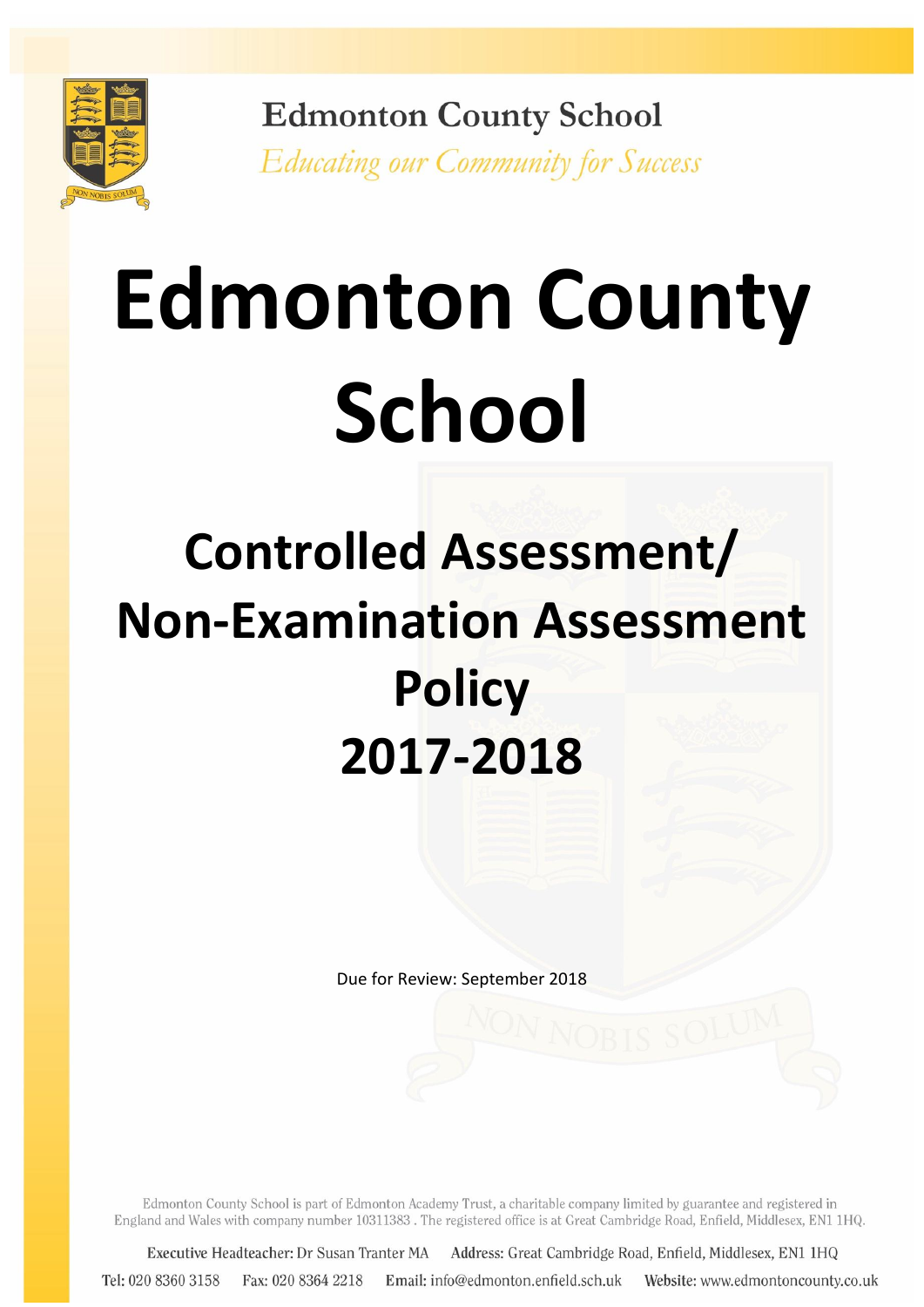### **Contents**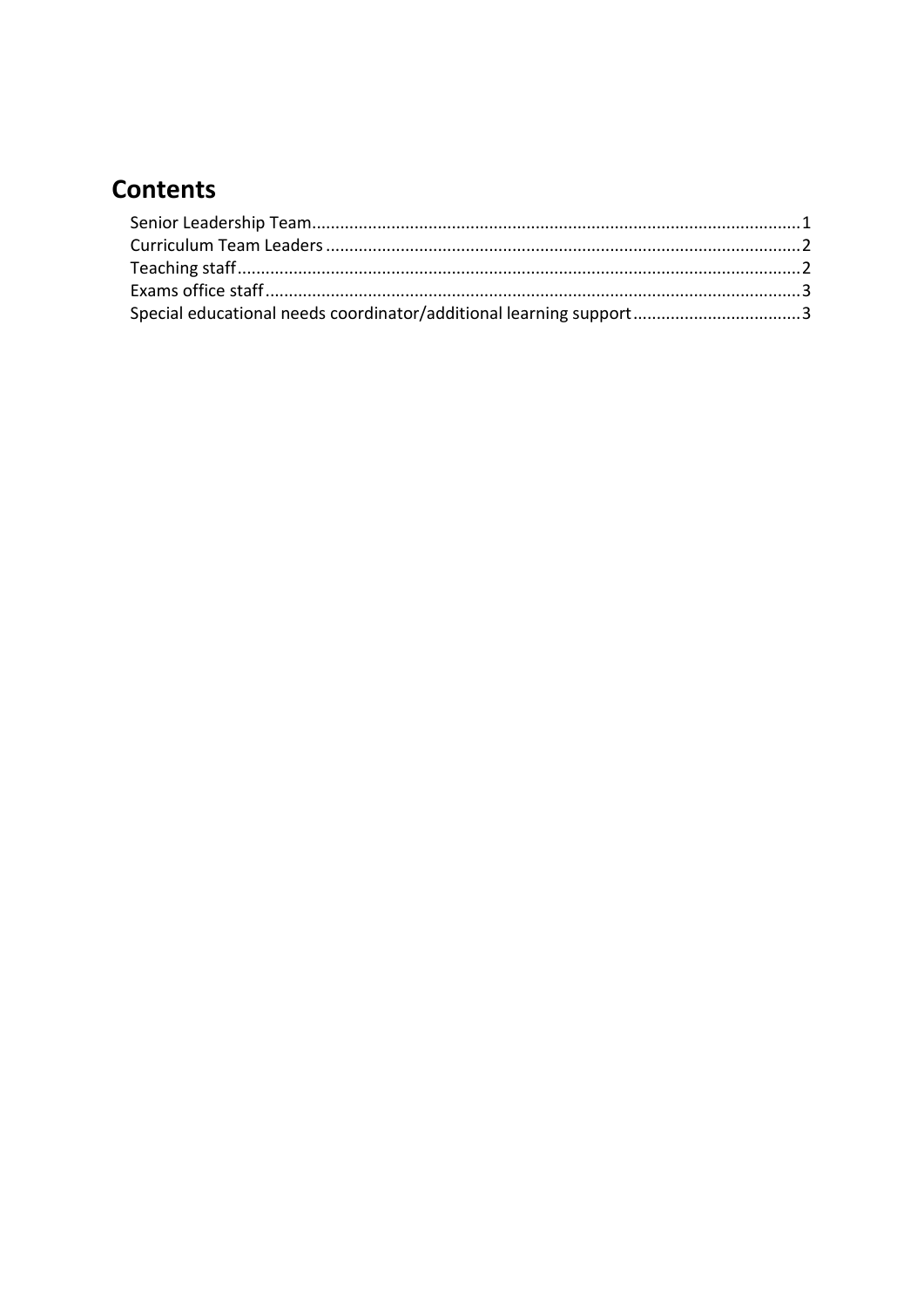## **Edmonton County School Controlled assessment/nonexamination assessment/Non-Examination Assessment Policy**

#### **Introduction**

It is a requirement of the Joint Council for Qualifications (JCQ) that all examination centres have a policy for controlled assessment/non-examination assessment in place from the autumn term of 2010.

Controlled assessment/non-examination assessment is the form of internal assessment that has largely replaced GCSE coursework. It encourages an integrated approach to teaching, learning and assessment. It is intended to enable teachers to authenticate and confirm that students have carried out the assessment tasks set in accordance with awarding body specifications.

Controlled assessment/non-examination assessment applies different levels of control (Low, Medium or High) at each stage of the assessment process: task setting, task taking and task marking. In some subjects, the awarding body will mark work. For most subjects, however, work will be marked by the centre and moderated by the awarding body.

This policy lists the responsibilities of the relevant staff in terms of organising, administering and overseeing controlled assessment/non-examination assessment.

#### **Outlining staff responsibilities - controlled assessment/non-examination assessment**

#### <span id="page-2-0"></span>**Senior Leadership Team**

- Accountable for the safe and secure conduct of controlled assessment/non-examination assessments. Ensure assessments comply with JCQ guidelines and awarding bodies' subject-specific instructions.
- At the start of the academic year, begin coordinating with heads of department/subject to schedule controlled assessment/non-examination assessments. (It is advisable that controlled assessment/non-examination assessments be spread throughout the academic years of key stage 4).
- Map overall resource management requirements for the year. As part of this resolve:
	- o Clashes/ problems over the timing or operation of controlled assessment/nonexamination assessments.
	- o Issues arising from the need for particular facilities (rooms, IT networks, time out of school etc.)
- Ensure that all staff involved have a calendar of events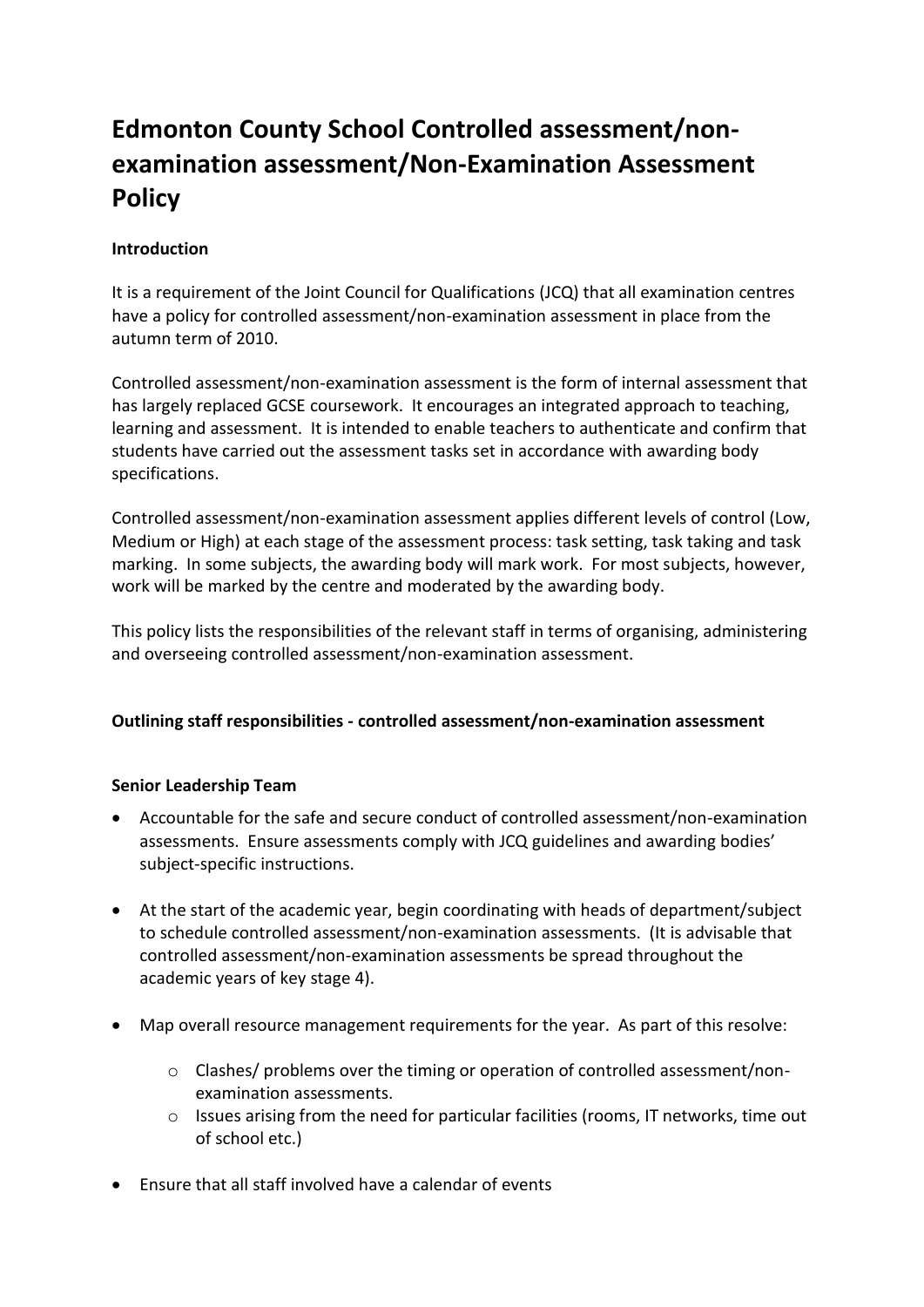Create, publish and update an internal appeals policy for controlled assessment/nonexamination assessments.

#### <span id="page-3-0"></span>**Curriculum Team Leaders**

- Decide on the awarding body and specification for a particular GCSE/GCE.
- Ensure that at least 40% of overall assessment (controlled and/or external assessment) is taken in the exam series in which the qualification is certificated, to satisfy the terminal assessment requirement in accordance with the awarding body specification.
- Standardise internally the marking of all teachers involved in assessing an internally assessed component.
- Ensure that individual teachers understand their responsibilities with regard to controlled assessment/non-examination assessment.
- Ensure that individual teachers understand the requirements of the awarding body's specification and are familiar with the relevant teachers' notes, and any other subject specific instructions.
- Where appropriate, develop new assessment tasks or contextualize sample awarding body assessment tasks to meet local circumstances, in line with awarding body specifications and control requirements.

#### <span id="page-3-1"></span>**Teaching staff**

- Understand and comply with the general guidelines contained in the JCQ publication *Instructions for conducting controlled assessment/non-examination assessments*.
- Understand and comply with the awarding body specification for conducting controlled assessment/non-examination assessments, including any subject-specific instructions, teachers' notes or additional information on the awarding body's website.
- Supply to the exams office details of all unit codes for controlled assessment/nonexamination assessments.
- Obtain confidential materials/tasks set by awarding bodies in sufficient time to prepare for the assessment(s) and ensure that such materials are stored securely at all times.
- Supervise assessments (at the specified level of control). Undertake the tasks required under the regulations, only permitting assistance to students as the specification allows.
- Ensure that students and supervising teachers sign authentication forms on completion of an assessment.